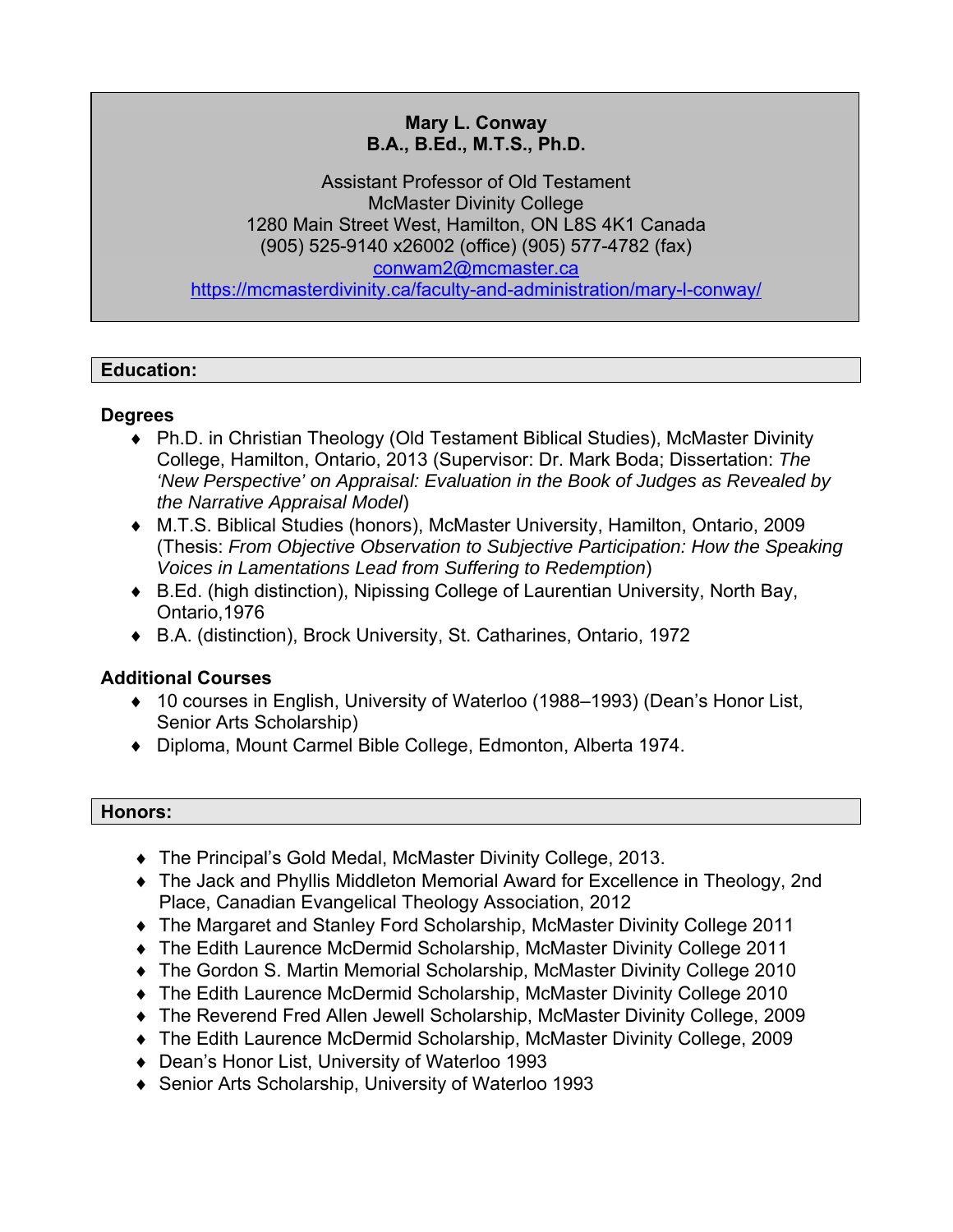### **Work Experience:**

### **Assistant Professor of Old Testament**

- McMaster Divinity College; Hamilton, Ontario (July 1, 2016 present)
	- o Courses taught: Hebrew 1: Introduction to Hebrew, Hebrew 2: Morphology, Hebrew 3: Syntax (Jonah and Ruth), Introductory Hebrew Online 1 and 2, Online Intermediate Hebrew, Women of the Old Testament, Research and Writing Workshop.

# **Lecturer in Old Testament**

- ◆ McMaster Divinity College: Hamilton, Ontario (2015 2016)
	- o Courses taught: Introductory Hebrew 1 and 2, Online Hebrew 1 and 2, The Book of Judges, The Five Scrolls.

# **Adjunct Professor of Old Testament**

- The Five Scrolls: Ruth, Song of Songs, Ecclesiastes, Lamentations and Esther; Tyndale Seminary; Toronto, Ontario (Summer 2015)
- Online Introductory Hebrew 1 and 2; McMaster Divinity College, Hamilton, Ontario (Summer 2015)
- Introductory Hebrew 2; McMaster Divinity College; Hamilton, Ontario (Winter 2015)
- Introductory Hebrew 1; McMaster Divinity College; Hamilton, Ontario (Fall 2014)
- ◆ Introductory Hebrew 2; Tyndale Seminary; Toronto, Ontario (Winter 2015)
- ◆ Introductory Hebrew 1; Tyndale Seminary; Toronto, Ontario (Fall 2014)
- The Five Scrolls: Ruth, Song of Songs, Ecclesiastes, Lamentations and Esther; McMaster Divinity College; Hamilton, Ontario (Summer 2014)
- The Book of Judges; Tyndale Seminary; Toronto, Ontario (2012)
- Introductory Hebrew 2; Tyndale Seminary; Toronto, Ontario (2011)
- ◆ Introductory Hebrew 1; Tyndale Seminary; Toronto, Ontario (2010)

# **Post-doctoral Research Fellow**

 McMaster Divinity College (2013–14) Co-authoring a commentary on Judges for the Zondervan Exegetical Commentary on the Old Testament.

### **Graduate Assistant**

- Assistant Editor for McMaster Divinity College Press (2012–13)
- Assistant Lecturer in Intermediate Hebrew for Dr. Mark Boda, Professor of Old Testament, McMaster Divinity College, Hamilton, Ontario (2012)
- Editing for Dr. John Kessler, Professor of Old Testament, Tyndale Seminary, Toronto, Ontario (2008–2012)
- Teaching Assistant for Dr. Paul Evans, Assistant Professor of Old Testament, McMaster Divinity College, Hamilton, Ontario (2009–2010)
- Editing, Hebrew tutoring, and research assistant for Dr. Mark Boda, Professor of Old Testament, McMaster Divinity College, Hamilton, Ontario (2007–2008)

# **Teacher-Librarian (DPCDSB)**

◆ St. Edmund Campion Secondary School, Brampton, Ontario (2003–2010)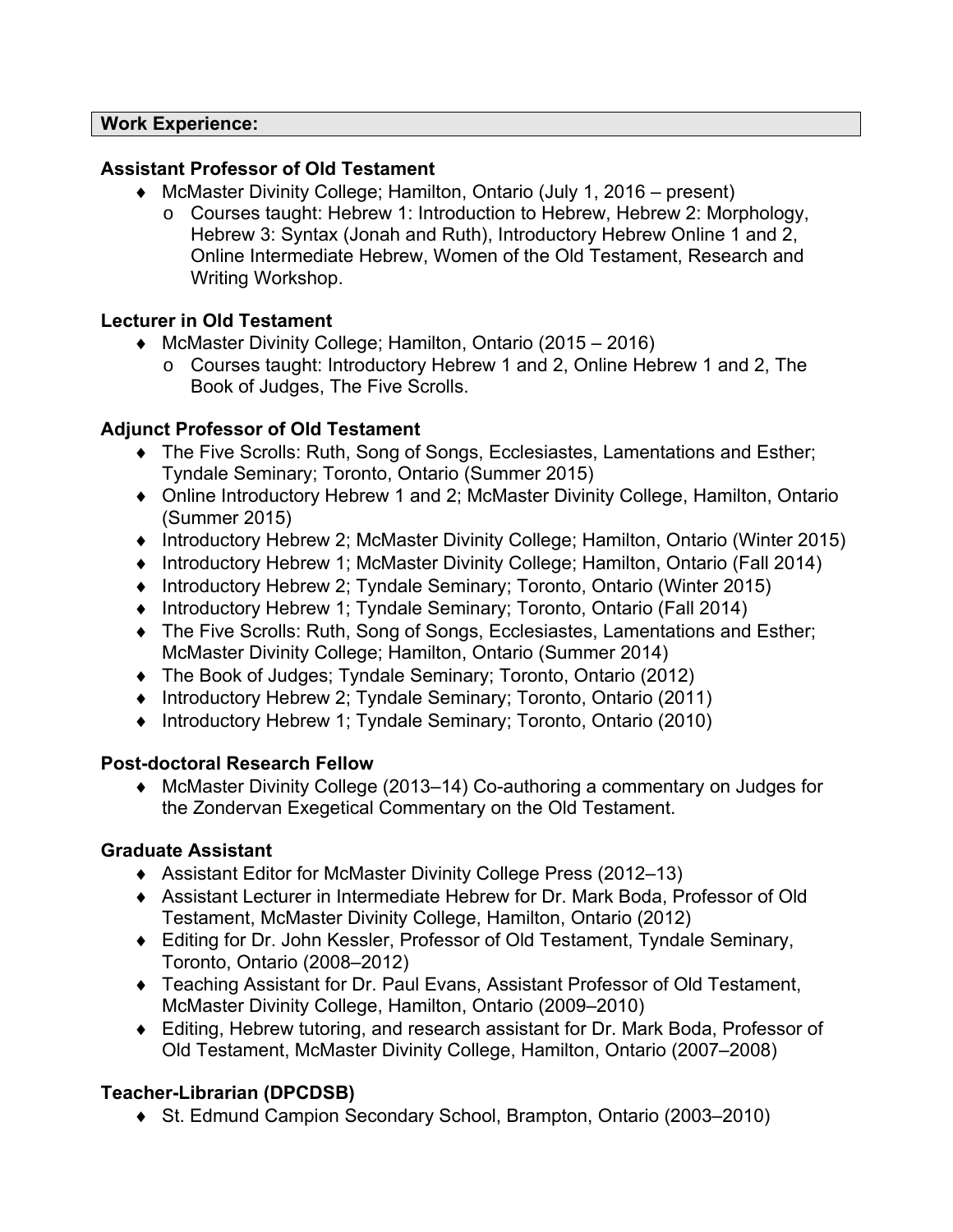# **Department Head of English (DPCDSB)**

- ◆ Department Head, Mount Carmel Secondary School, Mississauga, Ontario (2000– 2003)
- ◆ Assistant Department Head, Mount Carmel Secondary School, Mississauga, Ontario (1998–1999)

# **English Teacher (DPCDSB)**

- Mount Carmel Secondary School, Mississauga, Ontario (1990–2003)
- Cardinal Leger Secondary School, Brampton, Ontario (1988–1990)
- Ascension of Our Lord Secondary School, Malton, Ontario (1988)

# **Other Teaching Experience**

- Bramalea Secondary School, Brampton, Ontario (1987 short term)
- ◆ Brampton Christian School, Brampton, Ontario (1981–1986)
- ◆ Dufferin County Board of Education, Orangeville, Ontario (1980–1981)
- Orangeville Christian School, Orangeville, Ontario (1979–1980)
- F. H. Huffman Public School, Fort Frances, Ontario (1977–1979)

# **Professional Accreditations:**

### **Educational Accreditations**

- Librarianship Specialist, University of Toronto, 2004
- Librarianship Part 2, University of Toronto, 2003
- ◆ Principal's Qualification Program Part 1, 2002
- Librarianship Part 1, York University, 2002
- Advanced Placement English: Language and Literature, 2001
- ◆ ESL Part 1, York University, 1998
- ◆ Honors Specialist (English), University of Toronto, 1994
- ◆ Honors Specialist (Geography), York University, 1993
- ◆ Religious Education Part 1, York University, 1989
- ◆ Senior English, York University, 1988
- ◆ Senior Geography, University of Toronto, 1986
- Reading Specialist, University of Toronto, 1985
- Ontario Teacher's Certificate, Laurentian University, 1976

### **Publications:**

- In Press, co-authored with Mark J. Boda: *Judges: A Commentary*. Zondervan Exegetical Commentary on the Old Testament. Grand Rapids: Zondervan.
- In Press: "Gender in Creation: Genesis 1–3." In *Discovering Biblical Equality*, edited by Cynthia Long Westfall and Ronald W. Pierce. 3<sup>rd</sup> edition. Grand Rapids, MI: InterVarsity.
- In Press, co-authored with Ronald W. Pierce: "The Treatment of Women under the Mosaic Law." In *Discovering Biblical Equality*, edited by Cynthia Long Westfall and Ronald W. Pierce. 3<sup>rd</sup> edition. Grand Rapids, MI: InterVarsity.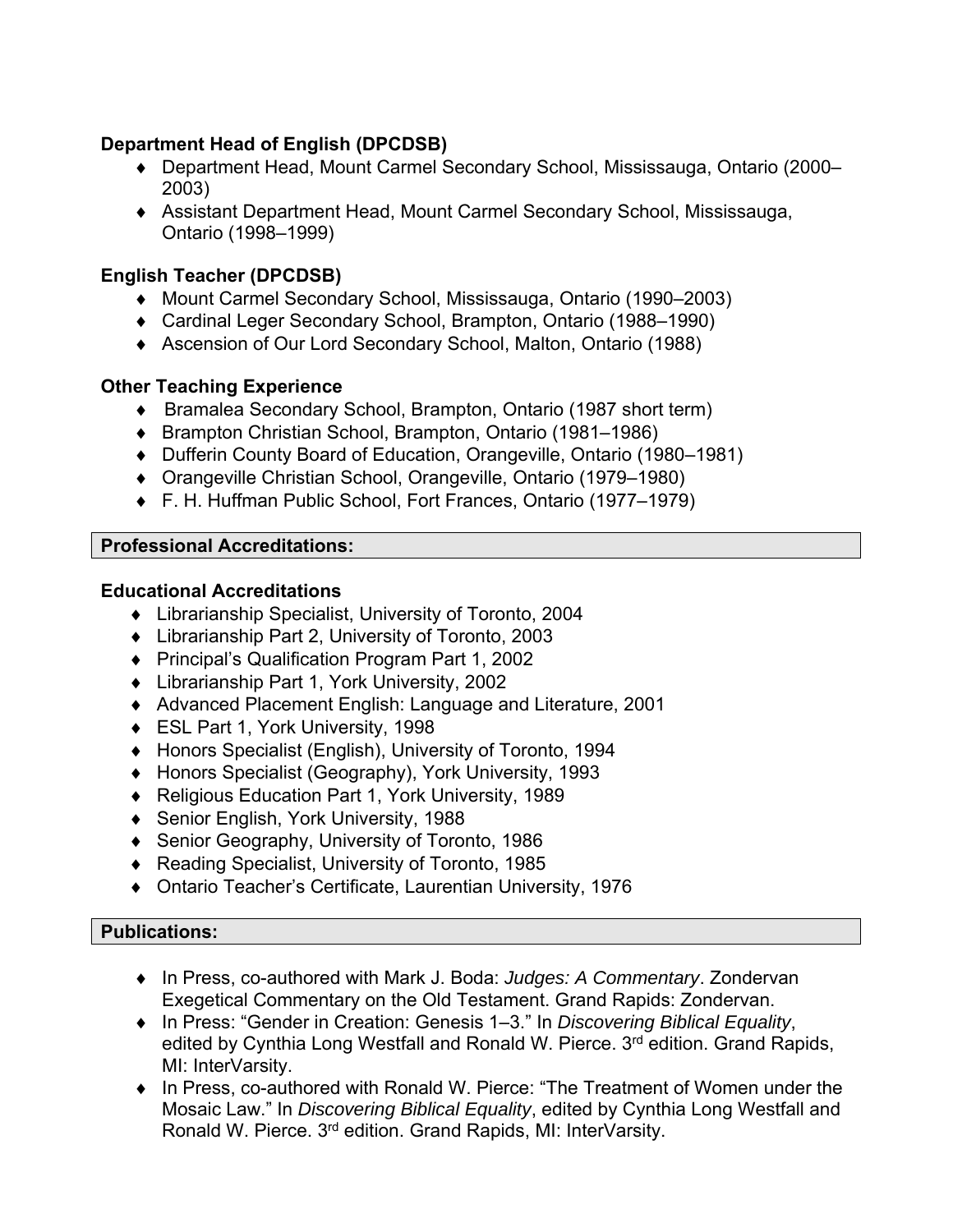- Forthcoming: "A Cord of Three Strands is Not Quickly Broken: The Deterioration of Unity and Community in Judges." In *Festschrift for Gus Konkel*, edited by Rick Wadholm, Jr. Eugene, OR: MDC Press.
- *Judging the Judges: A Narrative Appraisal Analysis*. LSAWS 15. University Park, PA: Eisenbrauns, 2020.
- "Narrative Appraisal as a Linguistic Approach to Evaluation in Text: The Case of Pronouns." *Journal for Semitics* 28 (2019) 1–23. https://doi.org/10.25159/2663- 6573/6406.
- "Monarchy in Judges: Positive or Negative?" *Journal of Biblical and Theological Studies* 4 (2019) 26–41. http://jbtsonline.org/wp-content/uploads/2019/06/JBTS-4.1-Article-2.pdf
- "Appraisal Theory and the Interpretation of Judges 6." In *Modeling Biblical Language: Papers from the McMaster Divinity College Linguistics Circle*, edited by Stanley E. Porter, Gregory P. Fewster, and Christopher Land. Linguistic Biblical Studies. Leiden; Boston: Brill, 2016.
- ◆ "The Wisest Might Err': A Re-evaluation of Solomon's Character as Revealed by His Prayer for Wisdom in 1 Kings 3:1–15." *Canadian Theological Review* 2 (2013): 29–45.
- "Daughter Zion: Metaphor and Dialogue in the Book of Lamentations." In *Daughter Zion: Her Portrait, Her Response,* edited by Mark J. Boda, Carol J. Dempsey, and LeAnn Snow Flesher. Atlanta: SBL, 2012.
- "Ann Murry." In *The Biographical History of Women Biblical Interpreters*, edited by Marion Taylor. Grand Rapids: Baker, 2012.
- "Worship Music: Maintaining Dynamic Tension." *McMaster Journal of Theology and Ministry 7* (2006) 132–59. http://www.mcmaster.ca/mjtm/volume7.htm

### **Reviews:**

- Review of *The Completion of Judges: Strategies of Ending in 17–21*, by David J. Beldman. Siphrut 21. Winona Lake, IN: Eisenbrauns, 2017. In *The Catholic Biblical Quarterly* 81, no. 2 (2019): 305–7. https://muse.jhu.edu/article/721285
- Review of *Dismembering the Whole: Composition and Purpose of Judges 19–21* by Edenburg, Cynthia. Ancient Israel and Its Literature 24. Atlanta. GA: SBL, 2016. In *Journal of Hebrew Scriptures* (2017). http://www.jhsonline.org/reviews/reviews\_new/review828.htm
- Review of *Judges* by Frolov, Serge. FOTL 6B. Grand Rapids, MI: Eerdmans, 2013. In *Journal of Hebrew Scriptures* 14 (2014). http://www.jhsonline.org/reviews/reviews\_new/review731.htm
- Review of *Basics of Biblical Hebrew Grammar* and *Basics of Biblical Hebrew Workbook* by Pratico, Gary D. and Miles V. Van Pelt." 2nd ed., Grand Rapids: Zondervan, 2007. In *Journal of Hebrew Scriptures* 11 (2011). http://www.jhsonline.org/reviews/reviews\_new/review534.htm
- ◆ Review of *My Words Are Lovely: Studies in the Rhetoric of the Psalms* by Foster, Robert L., and David M. Howard." The Library of Hebrew Bible/Old Testament Studies. New York: T&T Clark, 2008. In *Journal of Hebrew Scriptures* 9 (2009). http://www.jhsonline.org/reviews/reviews\_new/review366.htm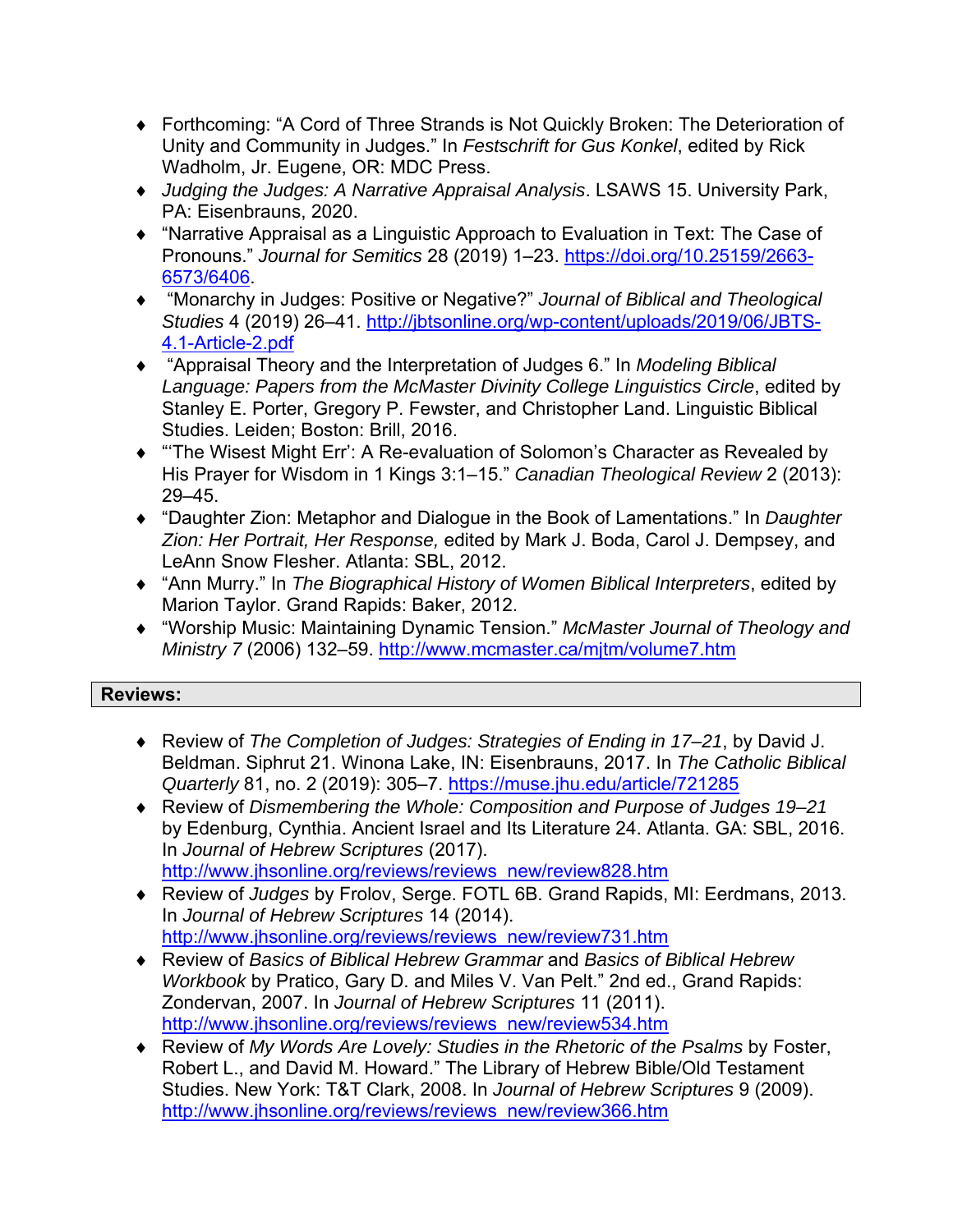### **Papers Presented:**

- "Gender in Genesis 1–3 in Conversation with 1 Timothy 2." Paper presented at the Evangelical Theological Society, Evangelicals and Gender section, Denver, CO, November 2018.
- "Narrative Appraisal as a Linguistic Approach to Evaluation in Text: The Case of Pronouns." Paper presented at the Society of Biblical Literature, Linguistics in Biblical Hebrew Section, Boston, MA, November 2017.
- "Jephthah: Savvy Diplomat or Bungling Negotiator?" Paper presented at the Canadian Society of Biblical Studies section of the Congress of the Humanities and Social Sciences, Toronto, ON, Canada, May 2017.
- "Judges 20 Revisited: Order in the Midst of Confusion (Revised and expanded)." Paper presented at the Evangelical Theological Society, Old Testament Narrative Literature section, San Antonio, TX, November 2016.
- "Judges 20 Revisited: Order in the Midst of Confusion." Paper presented at the Canadian Society of Biblical Studies section of the Congress of the Humanities and Social Sciences, Calgary, AB, Canada, May 2016.
- "Caleb Reproved; Achsah Approved." Paper presented at the Society of Biblical Literature, Joshua-Judges Section, Atlanta, GA, November 2015.
- "An Evaluation of Ehud as Revealed by the Narrative Appraisal Model." Paper presented at the Institute for Biblical Research, San Diego, CA, November 2014.
- "Insights Obtained by the Application of Heller's Discourse Structure to the Narrative of Judges." Paper presented at the Evangelical Theological Society, Old Testament Narrative Literature section, San Diego, CA, November 2014.
- "Subdue the Earth? A Re-evaluation of the Use of כבשׁ in Genesis 1:28." Paper presented at the Canadian Society of Biblical Studies section of the Congress in the Humanities and Social Sciences, St. Catharines, ON, May 2014.
- "The (Im)mutability and (Im)passibility of YHWH: The Contribution of Judges 2:11– 23." Paper presented at the Canadian Evangelical Theology Association section of the Congress in the Humanities and Social Sciences, St. Catharines, ON, May 2014.
- ◆ "The Wisest Might Err': A Re-evaluation of Solomon's Character as Revealed by His Prayer for Wisdom in 1 Kings 3:1–15." Paper presented at the New Voices in Canadian Evangelical Theology Conference, Canadian Evangelical Theology Association, Hamilton, ON, October 2012.
- ◆ "In the Eyes of Yahweh': The Role of Linguistic Evaluation Theory in Determining Normative Voice in Judges." Paper presented at the Tyndale Biblical Studies Symposium, Toronto, ON, February 2012.
- "From Objective Observation to Subjective Participation: Daughter Zion and the Speaker in Lamentations." Paper presented at the Society of Biblical Literature, Biblical Hebrew Poetry Section, Boston, MA, November 2008.